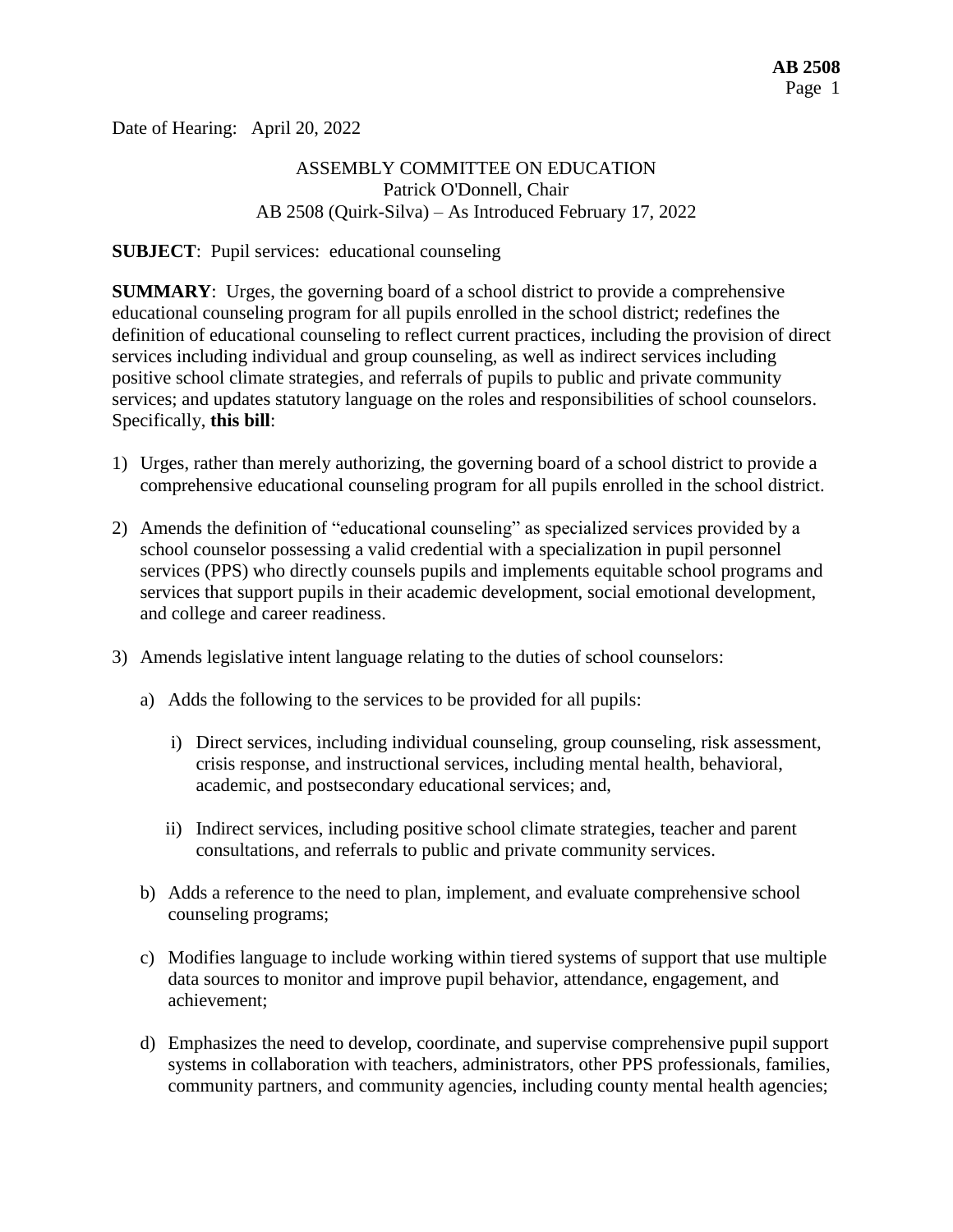- e) Adds to the duties needed to maintain a safe learning environment for all pupils by developing and responding with a variety of intervention strategies to meet individual, group, and school community needs before, during, and after crisis response;
- f) Expands the scope of the use of research-based strategies to include the promotion of mental wellness, reducing mental health stigma, and identifying characteristics, risk factors, and warning signs of pupils who develop, or are at risk of developing, mental health and behavioral disorders and who experience, or are at risk of experiencing, mistreatment, including mistreatment related to any form of conflict or bullying;
- g) Expands the scope of efforts to improve school climate and pupil well-being by addressing the mental and behavioral health needs of pupils during their times of transition, separation, heightened stress, and critical changes, and accessing community programs and services to meet those needs; and
- h) Updates language to reference the need to provide counseling services to unduplicated pupils, including access to the appropriate education systems and public and private services.
- 4) Adds to the existing requirements of educational counseling to include academic counseling and postsecondary services, an emphasis on the need to provide high-quality career programs at all grade levels for pupils, in which pupils are assisted in doing the following:
	- i) Developing work self-efficacy for the ever-changing work environment, the changing needs of the workforce, and the effects of work on the quality of life;
	- ii) Understanding the value of participating in career technical education (CTE) pathways, programs, and certifications, as specified;
	- iii) Understanding entrance requirements to the Armed Forces of the United States, including the benefits of the Armed Services Vocational Aptitude Battery (ASVAB) test;
- 5) Adds to the optional duties of educational counseling to include any of the following:
	- a) Advising pupils, in consultation with their parents and legal guardians when at all possible, who are at risk of not promoting or graduating with the rest of their class;
	- b) In schools that enroll pupils in grades 6 to 12, developing a list of coursework and experience necessary to assist and counsel each pupil to begin to satisfy the A-G requirements for admission to the University of California (UC) and the California State University (CSU) and encourage participation in college preparation programs, including the Advancement Via Individual Determination (AVID) program, and early college, dual enrollment, advanced placement, and international baccalaureate programs;
	- c) Developing pupil knowledge of financial aid planning for postsecondary education by providing pupils with financial aid information, including, information on the Free Application for Federal Student Aid (FAFSA), the California Dream Act application (CADAA), the Cal Grant Program, local and national scholarship programs, financial aid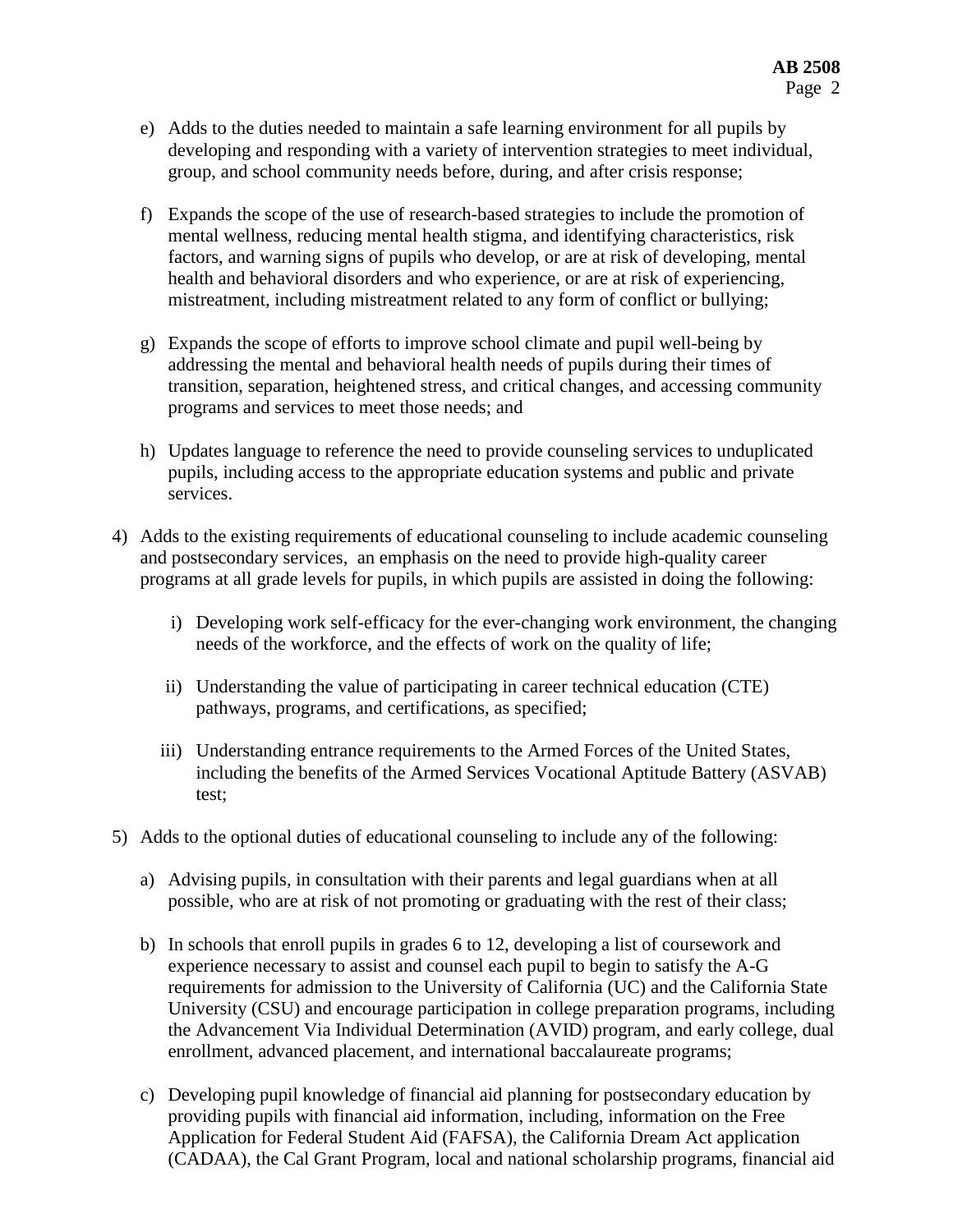programs and resources for foster and homeless youth, fee waiver programs, and other financial aid programs and options, and net college cost;

- d) Providing mental and behavioral health services to which pupils receive prevention, early intervention, and short-term counseling services and receive classroom instruction in mental health to reduce stigma and increase awareness of counseling support services; and,
- e) Providing training to school staff to recognize mental health warning signs.
- 6) Other technical changes, including replacing outdated terminology.

# **EXISTING LAW**:

- 1) Expresses the intent of the Legislature that the governing board of a school district provide a comprehensive educational counseling program for all pupils enrolled in the school district and that a school district that provides educational counseling to its pupils implement a structured and coherent counseling program. (Education Code (EC) 49427)
- 2) Authorizes the governing board of a school district to provide a comprehensive educational program for all pupils enrolled in the school district and states the Legislative intent that a school district providing educational counseling implement a structured and coherent counseling program. (EC 49600)
- 3) Defines "educational counseling" as specialized services provided by a school counselor possessing a valid credential with a specialization in pupil personnel services (PPS) who is assigned specific times to directly counsel pupils. (EC 49600)
- 4) Expresses the intent of the Legislature that school counselors do all of the following:
	- a) Engage with, advocate for, and provide support for, all pupils with respect to learning and achievement;
	- b) Plan, implement, and evaluate programs to promote the academic, career, personal, and social development of all pupils, including pupils from low-income families, foster youth, homeless youth, undocumented youth, and pupils at all levels of academic, social, and emotional abilities;
	- c) Use multiple sources of information to monitor and improve pupil behavior and achievement;
	- d) Collaborate and coordinate with school and community resources;
	- e) Promote and maintain a safe learning environment for all pupils by providing restorative justice practices, positive behavior interventions, and support services;
	- f) Intervene to ameliorate school-related problems, including issues related to chronic absences;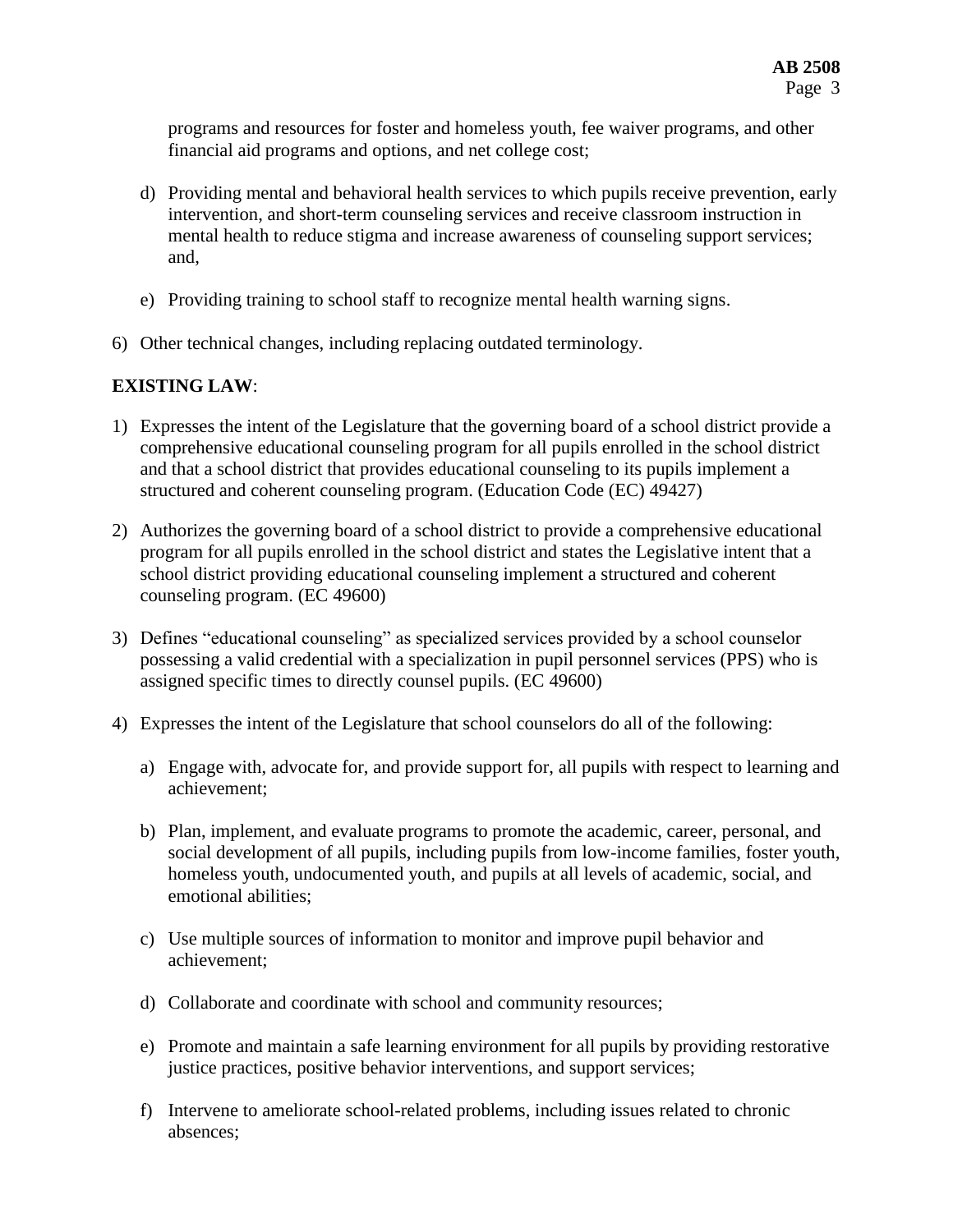- g) Use research-based strategies to reduce stigma, conflict, and pupil-to-pupil mistreatment and bullying;
- h) Improve school climate and pupil well-being;
- i) Enhance pupils' social and emotional competence, character, health, civic engagement, cultural literacy, and commitment to lifelong learning and the pursuit of high-quality educational programs;
- j) Provide counseling interventions and support services for pupils classified as English learners, eligible for free or reduced-price meals, or foster youth, including enhancing equity and access to the education system and community services; and
- k) Engage in continued development as a professional school counselor;
- 5) Expresses the intent of the Legislature that the governing board of each school district and each county superintendent of schools maintain fundamental school health services at a level that is adequate to accomplish all of the following: preserve pupils' ability to learn, fulfill existing state requirements and policies regarding pupils' health, and contain health care costs through preventive programs and education. (EC 49427)
- 6) Authorizes school districts to utilize community-based service providers, including volunteers, individuals completing counseling-related internship programs, and state licensed individuals and agencies to assist in providing pupil personnel services, provided that such individuals and agencies are supervised in their school-based activities by an individual holding a pupil personnel services authorization (California Code of Regulations, Title 5, Section 80049.1(c))
- 7) Requires that educational counseling include academic counseling, in which pupils receive counseling in the following areas:
	- a) Development and implementation, with parental involvement, of the pupil's immediate and long-range educational plans;
	- b) Optimizing progress towards achievement of proficiency standards;
	- c) Completion of the required curriculum in accordance with the pupil's immediate and long-term plans;
	- d) Academic planning for access and success in higher education programs, including advisement on courses needed for admission to public colleges and universities, standardized admissions tests, and financial aid; and
	- e) Career and vocational counseling, as specified.
- 8) Authorizes educational counseling to also include additional duties to work with students, and their parents or guardians, to understand their academic progress; requirements for various post-secondary education options; career-technical education (CTE) and workplace experience opportunities; standardized testing requirements for college admission; financial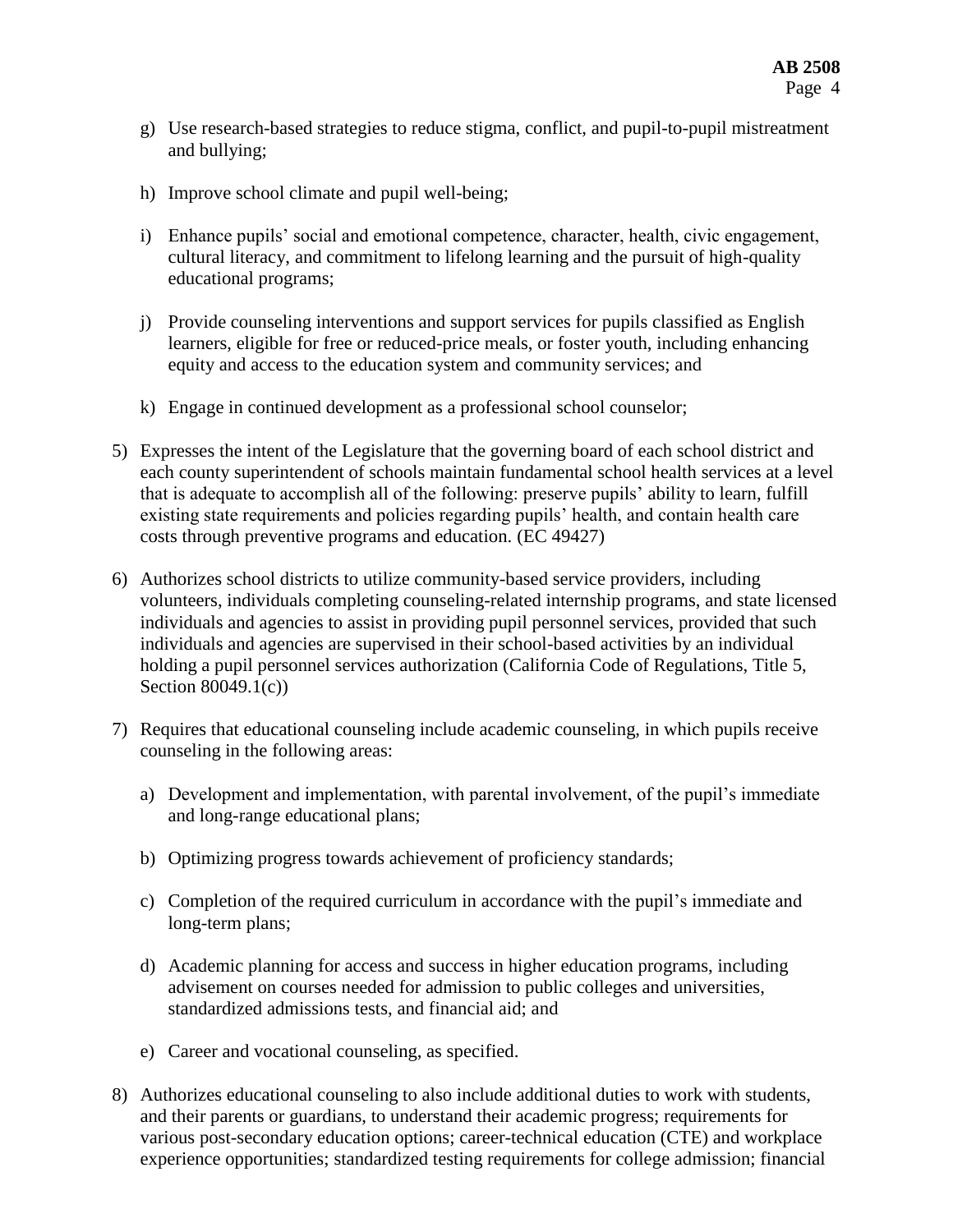aid options; identification of pupils at risk of not graduating; as well as personal and social counseling pertaining to interpersonal relationships to promote the development of their academic abilities, careers and vocations, and personal and social skills. (EC 49600)

9) Requires that any information of a personal nature disclosed by a pupil 12 years of age or older, or their parent or guardian, to a school counselor be confidential and must not be disclosed other than as specified. (EC 49602)

### **FISCAL EFFECT**: Unknown

### **COMMENTS**:

*Need for the bill.* The author states, "Teaching methods, curriculum modifications, as well as standards of education have changed and evolved over the 30 years I have been teaching in California. Insights gained from the past combined with new knowledge, enables the state to continue to develop and implement comprehensive educational programs for our students. Research points to the effectiveness of school counselors in supporting students in many ways. Without updating the California Education Code, these positive outcomes fall short if school counselors are not utilized in schools or in ways commensurate with their training and areas of expertise."

*California Standards for the School Counseling Profession.* In 2009, the California Association of School Counselors (CASC) issued a set of standards for the school counseling profession. These standards were intended to address a number of problems resulting from unclear expectations of school counselors, including counseling time being diverted to administrative tasks, poor quality evaluations due to absence of an evaluation specific to school counseling, and poorly structured and incoherent counseling programs. The report noted that, "without clear standards of practice for school counseling, student support programs and services often become a jumble of disconnected services and random acts of guidance."

The provisions of this bill are intended to mirror this set of standards, with updates related to reflect the Local Control Funding Formula and Local Control and Accountability Plan, and other recent policy trends, such as restorative justice practices and positive behavior interventions.

*Educational counseling duties.* According to the California Department of Education (CDE), school counselors are authorized to provide education counseling services in grades kindergarten through fourteen as a part of a team of School-Based Mental Health Professionals (SBMHP). These professionals include counselors, social workers, psychologists, and child welfare and attendance workers. As part of a multidisciplinary team, school counselors collaborate together as a unified and cohesive component of the larger school system to meet the learning and developmental needs of all students. School counselors are required to have a PPS Credential with a specialization in School Counseling. The specialization allows the holder to perform the following:

- Develop, plan, implement, and evaluate a school counseling and guidance program that includes academic, career, personal, and social development;
- Advocate for the high academic achievement and social development of all students;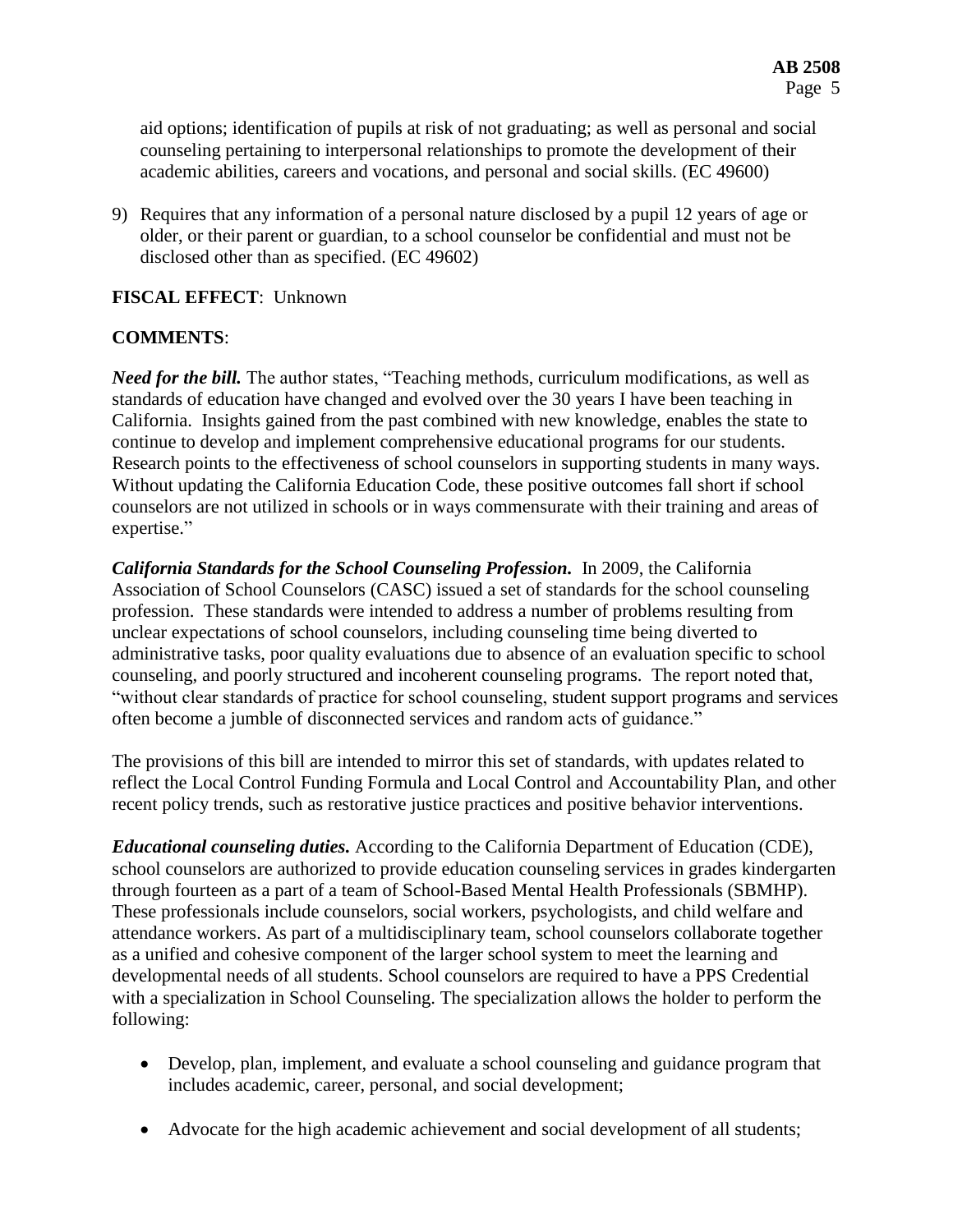- Provide schoolwide prevention and intervention strategies and counseling services;
- Provide consultation, training, and staff development to teachers and parents regarding students' needs; and,
- Supervise a district-approved advisory program.

*California's MTSS.* School counselors are responsible, in collaboration with other school staff, for the implementation of the Multi-Tiered System of Supports (MTSS). According to the CDE, California's MTSS is an integrated, comprehensive framework for local educational agencies (LEAs) that aligns academic, behavioral, and social-emotional learning in a fully integrated system of support for the benefit of all students with the potential to create systematic change to quickly identify and meet the needs of all students.

MTSS affords a full range of academic, behavioral, and social support for all students. California's MTSS encompasses Response to Instruction and Intervention (RtI2) and Positive Behavioral Interventions and Supports (PBIS) approaches to support the MTSS. RtI2 is an approach that focuses on individual students who are struggling academically and pulls together resources to prevent the student from falling behind. PBIS is an approach that focuses on the emotional and behavioral learning of students. Both approaches help LEAs adopt tiered levels of evidence-based support to assist students academically, socially, and behaviorally.

*California schools lack sufficient numbers of school counselors.* According to CDE data, there has been an increase in school counselors employed in California schools since the 2012-13 school year (figure 1).



**Figure 1. Increasing number of school counselors in California (CDE data).**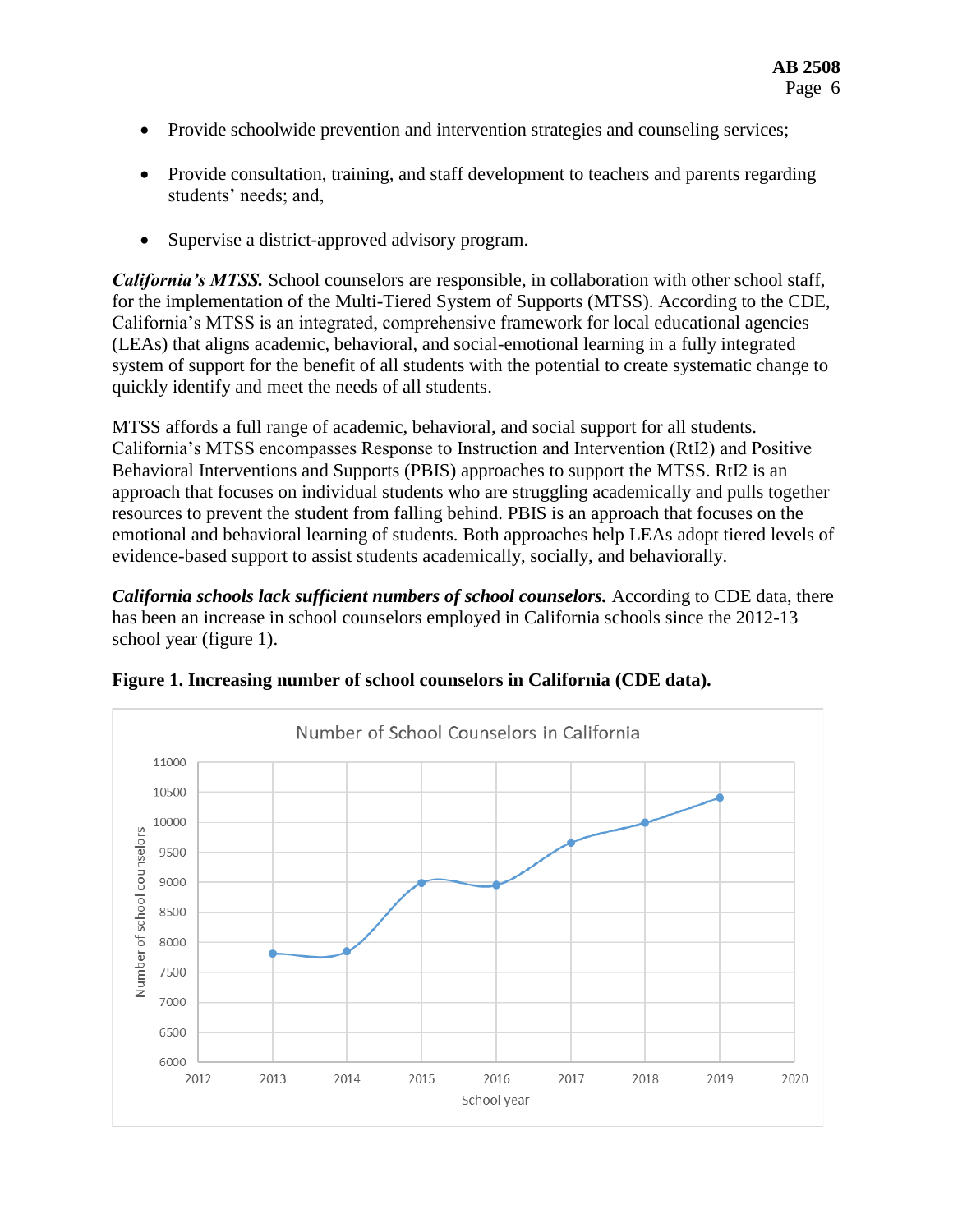Despite the growing number of school counselors, psychologists, social workers, and nurses, California still lacks sufficient numbers of trained personnel in schools to meet the mental health needs of over six million pupils (table 1). The American School Counselor Association recommends that schools maintain a ratio of 250 students per school counselor, and California has not met this benchmark.

| <b>School health</b><br>professional | Number of<br>professionals in<br>California schools in<br>2018/19 | 2018/19 ratio of<br>students/professional | <b>Recommended ratios</b><br>by relevant<br>professional<br>associations |
|--------------------------------------|-------------------------------------------------------------------|-------------------------------------------|--------------------------------------------------------------------------|
| School counselors                    | 10,416                                                            | 576:1                                     | 250:1                                                                    |
| School psychologists                 | 6,329                                                             | 948:1                                     | 500-700:1                                                                |
| School social<br>workers             | 865                                                               | 6,936:1                                   | 250:1                                                                    |
| School nurses                        | 2,720                                                             | 2,205:1                                   | 750:1                                                                    |

| Table 1. Ratio of school health professionals in the 2018-2019 school year. (CDE) |  |  |  |
|-----------------------------------------------------------------------------------|--|--|--|
|-----------------------------------------------------------------------------------|--|--|--|

The lack of school counselors impacts the professionals themselves. Supporting school counselors is critical for providing a safe and effective school environment. A 2014 Educational Resources Information Center (ERIC) article, *Understanding the impact of school factors on school counselor burnout: a mixed-methods study*, found that professional school counselors attribute burnout, defined as exhaustion, negative work environment, and deterioration in personal life, experiences but not limited to, emotional exhaustion, caseload, and non-counseling duties. Providing school counselors with knowledge, resources, and strategies to optimize effectiveness early in their careers may better prepare people going into the profession.

*Importance of school counselors.* School counselors play a critical role in ensuring students receive support and opportunities in and out of school to maximize their success. A body of research shows that school counselors can help boost students' academic performance, decrease absenteeism, and narrow the achievement gap. A 2001 study, *Helping seventh graders be safe and successful: A statewide study of the impact of comprehensive guidance and counseling programs,* found that middle school students with more fully implemented comprehensive counseling programs felt safer attending at school, valued their educational experience as important to their futures, were more satisfied with their quality of education, had fewer problems related to the physical and interpersonal conflicts in their schools, and earned higher grades. The American Counseling Association cites improvements in college and career readiness, higher academic achievement, lowering dropout rates, promoting positive social behavior, and improving mental health outcomes.

*Incidence of mental health and behavioral health issues for children and youth.* A 2014 UCLA Policy Brief notes that nearly half of all Americans will need mental health treatment some time during their lifetimes, with initial symptoms frequently occurring in childhood or adolescence. According to a report by the American Institutes for Research (AIR), *Mental*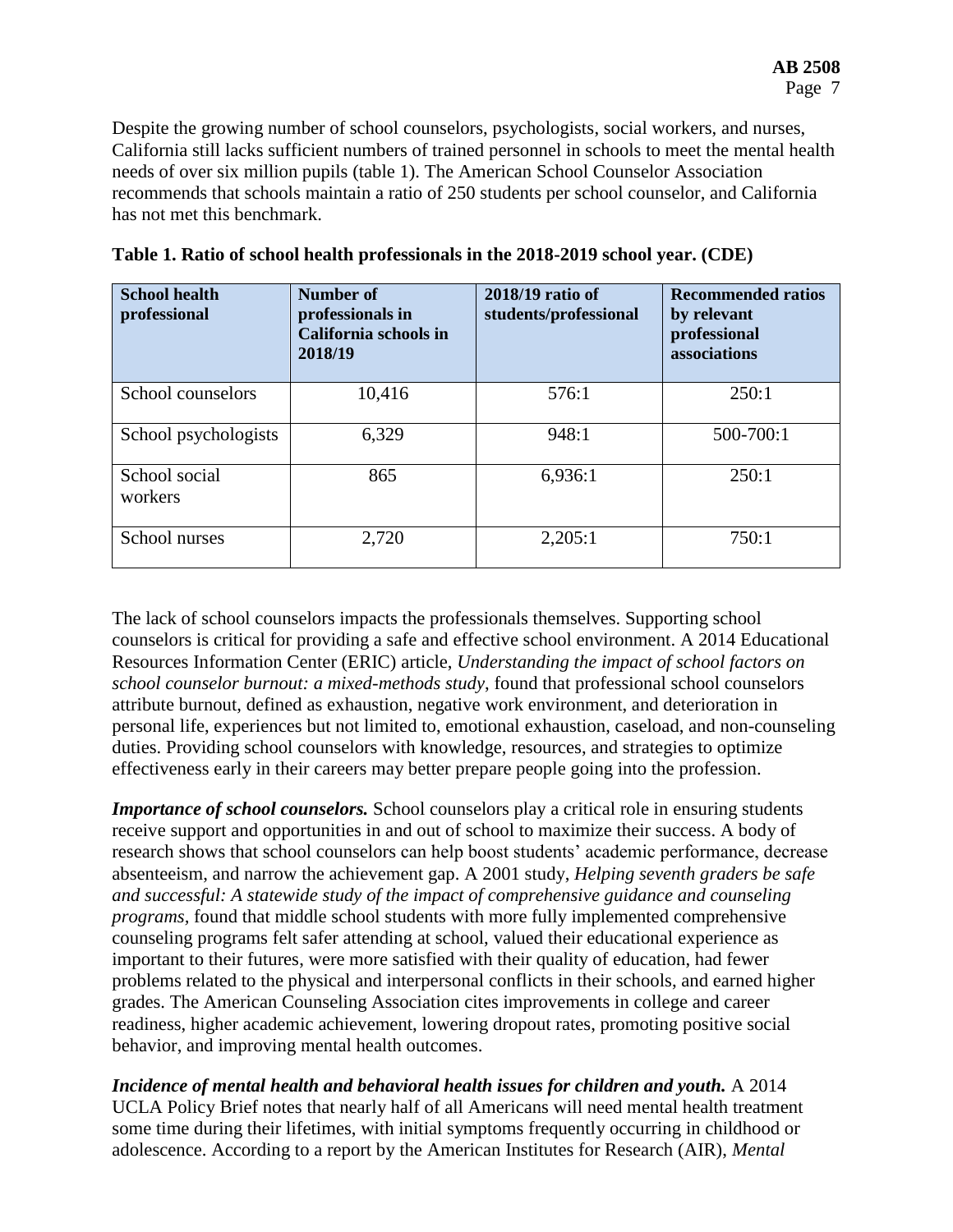*Health Needs of Children and Youth,* up to 20% of children in the United States experience a mental, emotional, or behavioral health disorder each year. School counselors play a key role in identifying students with mental health needs and connecting them with needed services and supports.

*Youth mental health crisis intensifying as a result of the COVID-19 pandemic.* The American Academy of Pediatrics noted in recent guidance that "emotional and behavioral health challenges were of growing concern before the COVID-19 pandemic, and the public health emergency has only exacerbated these challenges." Prior to the pandemic, the incidence of youth mental health crises was increasing at an alarming rate. Suicide rates among youth ages 10-24 increased over 57% between 2007 and 2018, and as of 2018 suicide was the second leading cause of death for youth ages 15-19, according to the Centers for Disease Control and Prevention (CDC). Youth visits to pediatric emergency departments for suicide and suicidal ideation also doubled during this time period (Burstein, 2019).

The pandemic has dealt a particularly hard blow to students' mental health and well-being increasing social isolation, disrupting routines, and eliminating social traditions and rites of passage, while also reducing students' access to schools, which serve as the de facto mental health system for children and adolescents. For students from families also facing economic and other challenges, the crisis is deeper still.

*Staff recommends that the bill be amended to* clarify that an educational counseling program should be provided within the LEA's MTSS framework.

*Arguments in support.* The California Federation of Teachers states, "California's current definition of education counseling does not reflect the role that counselors play in supporting students' mental health needs or exploration of career pathways. This legislation updates the law to reflect the duties counselors currently provide students, including their evolving mental health needs and opportunities in career pathways. School counselors are often the first responders on school campuses, creating positive school climates and addressing mental health issues within a multi-tiered system of support. This includes early identification, treatment, and integration of clinical mental health services on school campuses or within the community. Educational counseling includes individual and group counseling services, along with consultation and support to caregivers and teachers, including providing professional development in topics such as suicide prevention, warning signs for substance abuse, and restorative practices. Additionally, the education code does not reflect the state's more recent investment in career pathways."

*Related legislation.* AB 552 (Quirk-Silva) of the 2021-22 Session would authorize LEAs and county behavioral health agencies to enter into partnerships to provide school-based behavioral health and substance abuse disorder services on school sites, and authorizes the billing of private insurance providers for these services under specified conditions.

AB 1080 (Cunningham) of the 2021-20 Session would have authorized the governing board of a school district, as part of an organized advisory program, to partner with local or community mental health providers or clinics to administer any part of its comprehensive educational counseling program. This bill was held in the Assembly Education Committee.

SB 428 (Pan) of the 2019-20 Session would have required the CDE to identify an evidencebased training program for LEAs to use to train classified and certificated school employees